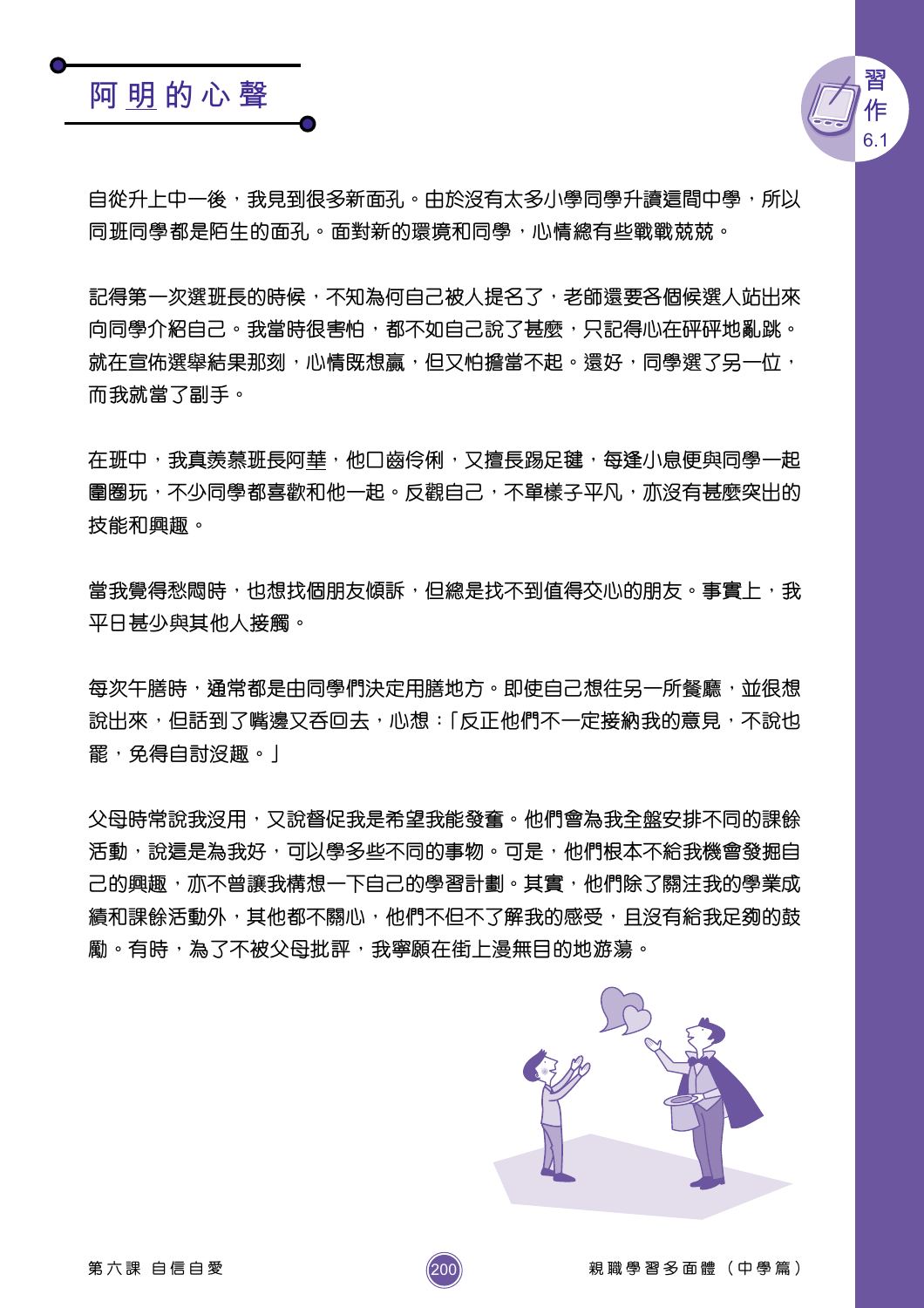

甲.請依你擔任家長或/和在職人士兩個角色,根據下列提出的責任/行為作出自我 評估,並檢視別人對自己的評價。

|      | 責任/行為     | 自我評價        |                |                |                |                | 別人評價       |  |
|------|-----------|-------------|----------------|----------------|----------------|----------------|------------|--|
| 角色   |           | 1= 遜色 5= 優秀 |                |                |                |                | 別人認為我表現如何? |  |
|      |           | 1           | 2 <sup>1</sup> | 3 <sup>1</sup> | $\overline{4}$ | 5 <sup>5</sup> | 我從何得知?     |  |
| 家長   | 照顧子女起居飲食  |             |                |                |                |                |            |  |
|      | 協助子女解決問題  |             |                |                |                |                |            |  |
|      | 親子溝通/關係   |             |                |                |                |                |            |  |
|      | 其他: _____ |             |                |                |                |                |            |  |
| 在職人士 | 工作能力/表現   |             |                |                |                |                |            |  |
|      | 人際關係      |             |                |                |                |                |            |  |
|      | 其他:       |             |                |                |                |                |            |  |
|      |           |             |                |                |                |                |            |  |

乙. 請根據上述資料,分析以下問題:

1. 我是如何評價自己的表現?能否從中領悟自尊感的由來?

201

2. 我對自己的評價是傾向正面還是負面呢?為甚麼?



自尊感分析

親職學習多面體 (中學篇)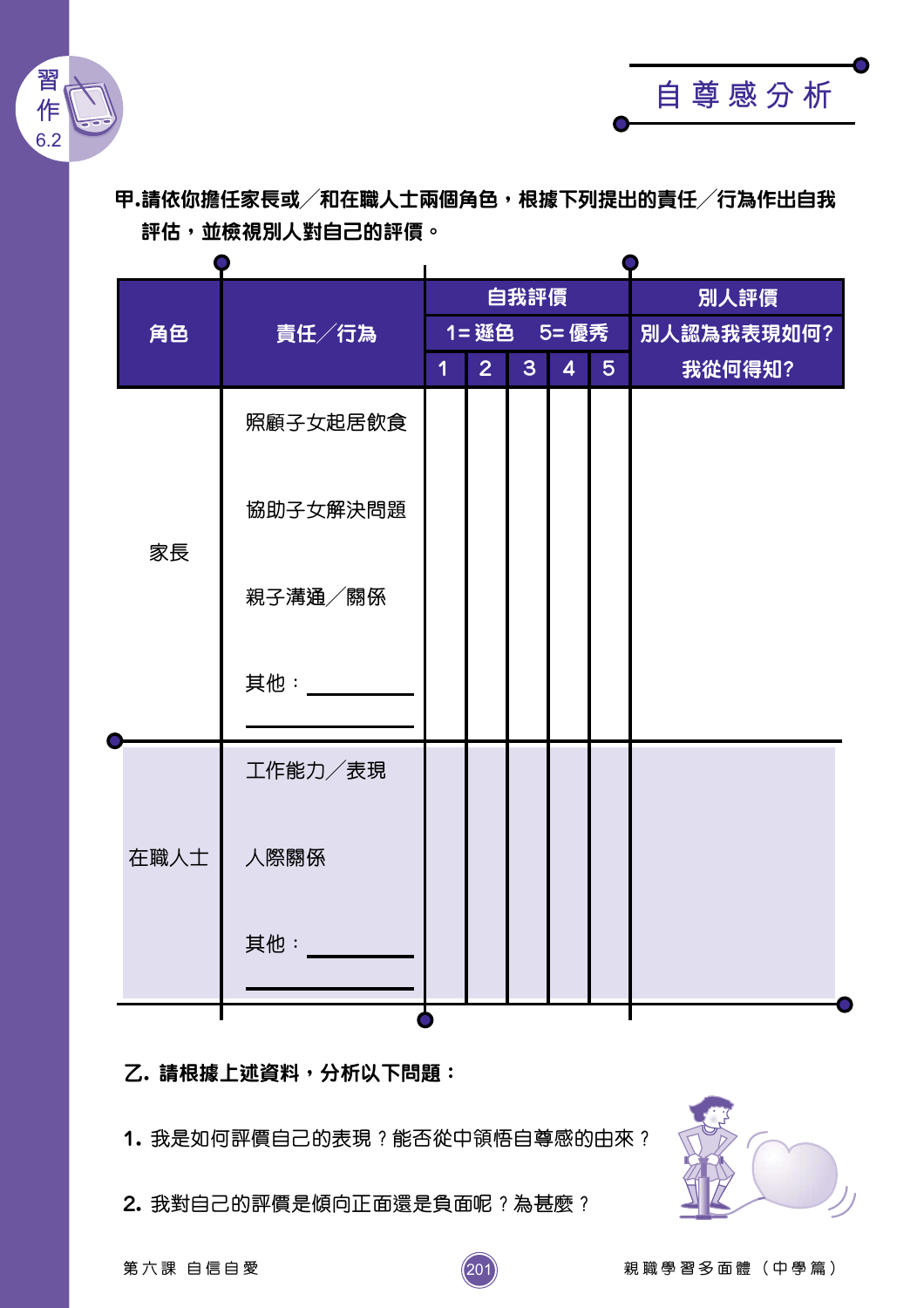



- 甲,請組員討論這些情況如何不知不覺地傷害子女的自尊感?並且影響了他們哪一 方面的自尊感?然後把代表該情況的編號填在後頁的空格內。
- 乙. 在日常相處中,組員會否有以下類似的情況,在不知不覺間傷害了子女的 自尊感?如有,請圈在句子的編號上。
- 1. 父母時常對子女說:「你沒有用!」「廢柴!」「笨蛋!」
- 2. 父母時常說自己很忙,無暇協助子女解決困難。「我整天都這樣忙,怎樣幫你呢?」
- 3. 子女回家後對父母說:「你快來看,我與同學換了這兩顆珍貴的郵票,你知不知 它們的威風史,讓我說給你聽……」父母回應說:「集郵既浪費時間,亦浪費金 錢, 知道這麼多郵票知識是沒有用的! |
- 4. 子女向父母投訴同學欺侮他,父母回應說:「不要再跟他們一起了。」
- 5. 子女興高采烈地對父母說:「老師稱讚我這幅水墨畫畫得很有氣勢! 我想當一個 畫家!」但父母卻說:「當畫家怎可以維生?你應該當醫生或律師!」
- 6. 當子女要完成一些難題,卻沒有勇氣嘗試時,父母說:「我看準了你是做不到 的,還是讓我替你解決吧! |
- 7. 父母時常在子女面前吵架。
- 8. 父母對子女說:「你訂的目標太低了! 你應訂下最高的目標。」
- 9. 當子女向父母說:「我試了幾次都不成功,不是把蛋糕烤得太久,就是少加 了糖,不夠甜美,我以後都不會再試了。|父母回應一句:「這樣簡單的東西 也做不來?」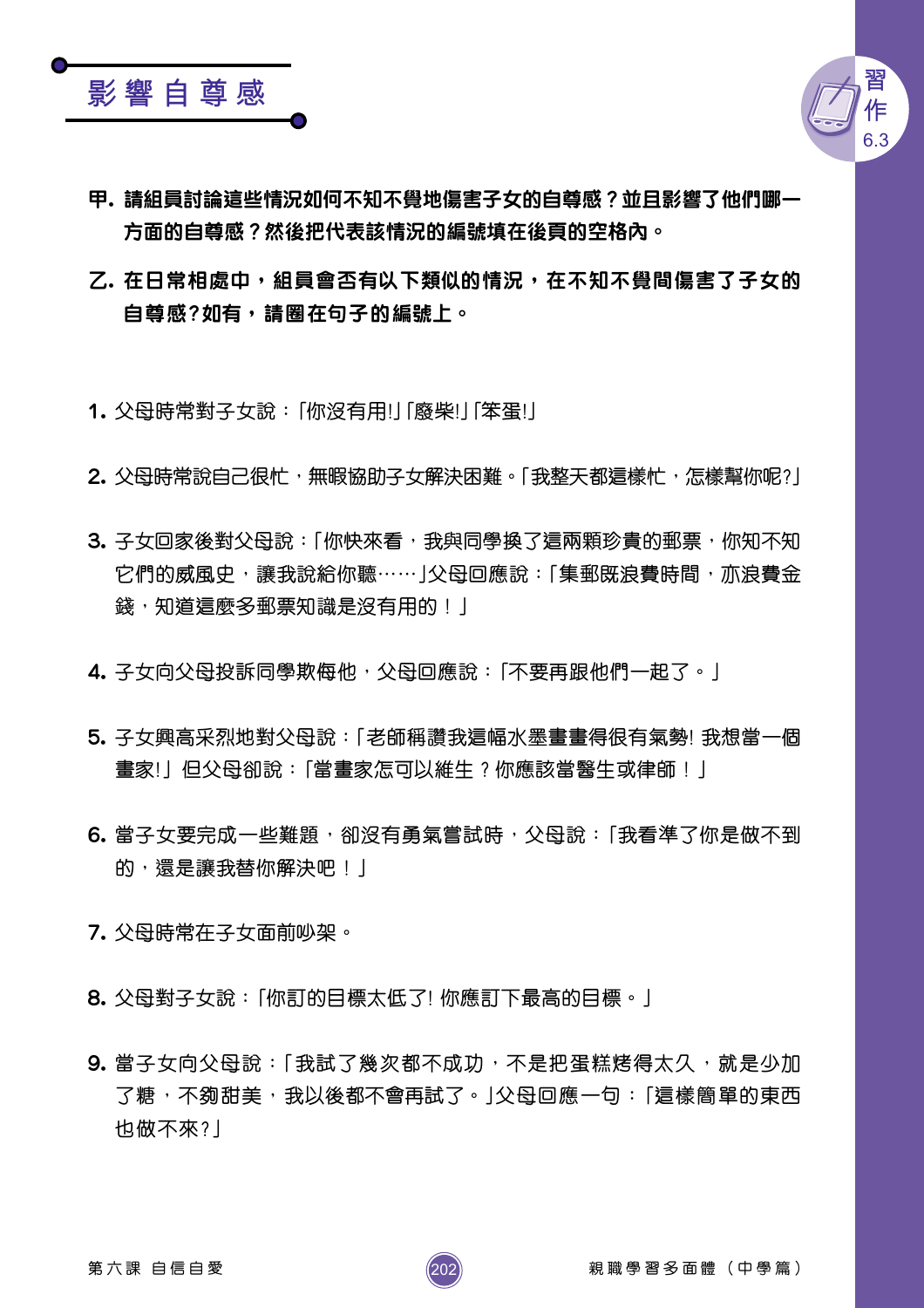

- 10. 父母偷看子女的日記或書信。
- 11. 子女對父母說:「我覺得如果在這個太陽上塗上銀色,會令整個畫面變得更有 活力。」父母說:「哪有人將太陽塗上銀色,不要標奇立異吧!」
- 12. 父母對子女說:「不用問了,我已為你安排好這個暑期的所有節目。」
- 13. 子女說:「同學好像不喜歡和我玩。」父母說:「朋友不重要,家人喜歡你便可 以了。」
- 14. 父母對子女說:「隔鄰華仔樣樣都比你好。」
- 15. 子女說:「我約了同學逛街。」父母不滿地說:「你時常陪伴同學,總不肯多留 在家中,難道家人不比同學重要嗎?」
- 以上的情況影響了子女哪一方面的自尊感?請把 1-15 號填在以下的空格內。

- $\mathbb{R}^n$  . We also see that  $\mathbb{R}^n$  . The contract of  $\mathbb{R}^n$  is the contract of  $\mathbb{R}^n$  .
- 
- 方向感 : インタン しょうしょう こうしょう